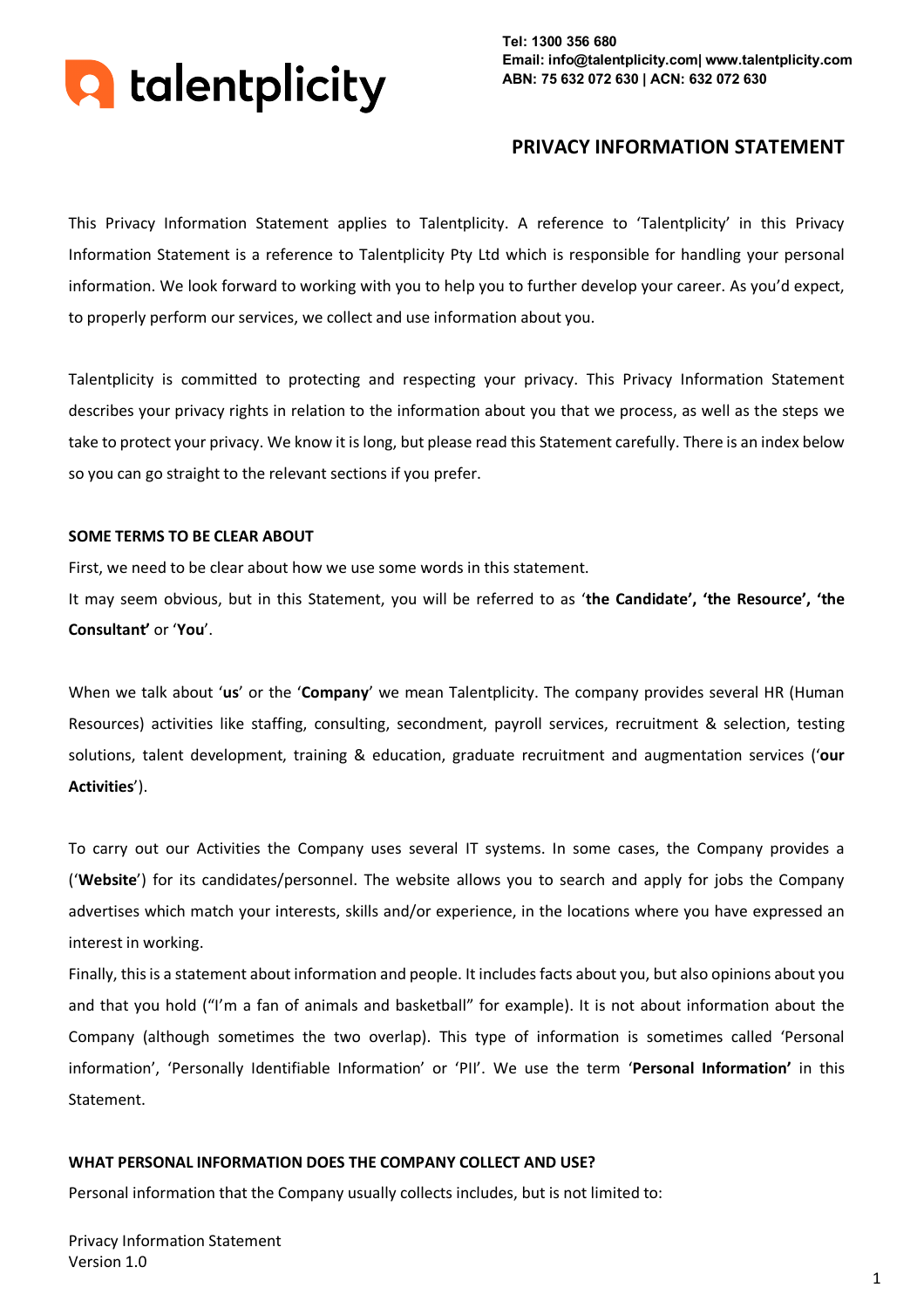# **A** talentplicity

**Tel: 1300 356 680 Email: info@talentplicity.com| www.talentplicity.com ABN: 75 632 072 630 | ACN: 632 072 630**

- your name, date and place of birth, contact details and qualifications (education, training courses and internships), documents evidencing your identity and right to work and any other information you listed on your resume, profile or CV;
- if you contact us, we will keep a record of that correspondence;
- feedback about you from our staff and third parties; where you give feedback on others;
- your feedback about us and our services through our satisfaction surveys; we also collect information on your visits to our website including (but not limited to) your IP address, browser, timestamp, location, country traffic data, location data, weblogs and other communication data and the resources that you access. We may use cookies which are small data files transferred onto computers or devices by websites for record-keeping purposes and to enhance functionality on the website. This information will make your visit to our website easier in the future. We will, for example, suggest jobs to you which are being handled by branches local to where you were when you contacted us. However, most browsers allow you to choose whether to accept cookies or not. If you do not wish to have cookies placed on your computer, please set your browser preferences to reject all cookies before accessing our website;
- we also collect information for marketing purposes and analysis, including information on how your respond to email, sms, phone and other marketing campaigns. We will have asked you for your explicit consent before sending marketing communication via these means;
- photos and videos of your attendance at a video interview or training or similar sessions (you will be given a chance at the session to ask not to be videoed or photographed);
- details of any disabilities and any accommodations we may need to make for you in the workplace;
- in some cases, we will also collect other sensitive data than only details related to disability, when we are permitted to do so by law. We would like also to inform you that Talentplicity will perform whatever assessment are necessary as part of the selection process, which may require the data submitted to be processed, and that it will include the results of the assessment in its recruitment database as part of the selection process; and
- you are also informed that, as part of the selection process, the hiring entity may consult details of your public profile on social media (Facebook, Twitter, LinkedIn, etc.), and other public information and records, with the sole purpose of assessing and ascertaining your experience and professional skills, and to know whether your profile is consistent with the Talentplicity culture and values.

# **WHY DO WE USE PERSONAL INFORMATION ABOUT YOU?**

The Company collects and processes personal information for the following purposes ('**Purpose**'):

1. to provide you with the services you expect us to, like finding you suitable jobs/assignments to apply for, helping you with training, or facilitating the process of applying for jobs/assignments.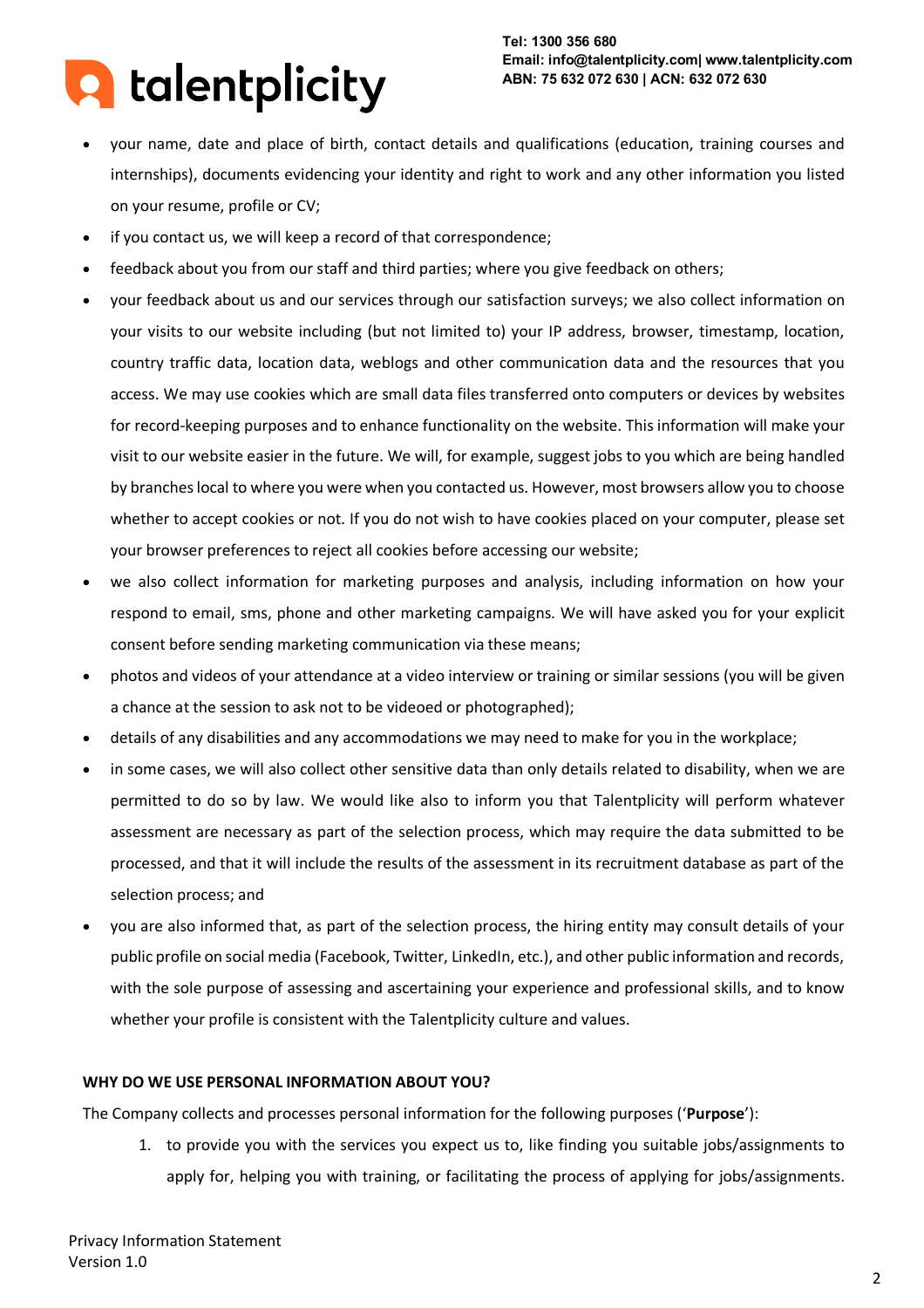

This includes sending your CV to prospective employers for their consideration and keeping you informed of future work opportunities by email, telephone, mail and/or other communication methods;

- 2. direct marketing for example via e-mail, messaging or telephone;
- 3. to further develop, test and improve our website, or other existing or new systems/processes to better serve you; this takes place in the context of new IT systems and processes, so that information about you will be used in the testing of those new IT systems and processes where dummy data cannot fully replicate the operation of that new IT system;
- 4. to perform studies and statistical and analytical research, for example to compare the effectiveness of our placement of candidates between different business sectors and geographies and seek to identify factors that can influence any differences we identify;
- 5. to transfer data to third parties (see below);
- 6. where necessary, to comply with any legal obligation; and
- 7. we will also process your information to:
	- a. promote the security and protection of people, premises, systems and assets;
	- b. monitor compliance with internal policies and procedures;
	- c. administer communications and other systems used by the Talentplicity (including internal contact databases);
	- d. investigate or respond to incidents and complaints;
	- e. to promote internally that training sessions have taken place and utilise their content (in the case of photos or videos of training sessions), to market similar sessions internally and externally to third parties. In this case we will ask you for an explicit consent; and
	- f. participate in any potential or actual purchase or sale, or joint venture, of all or part of a business or company, that any member of the Talentplicity wishes to participate in.

# **WHY AND ON WHICH BASIS DO WE USE PERSONAL DATA?**

We are required by law to have a ground set out in the law to process the information we hold about you. The legal grounds can be:

# **1. Performing a contract or taking steps prior to entering a contract**

When you are already working with or about to engage through Talentplicity, our processing of personal information for all these purposes is based on processing grounds like the performance of a contract, or about to enter into a contract. These services can be such as providing you with suitable jobs to apply for or helping and assisting you with training and the application process.

# **2. Compliance with legal obligations**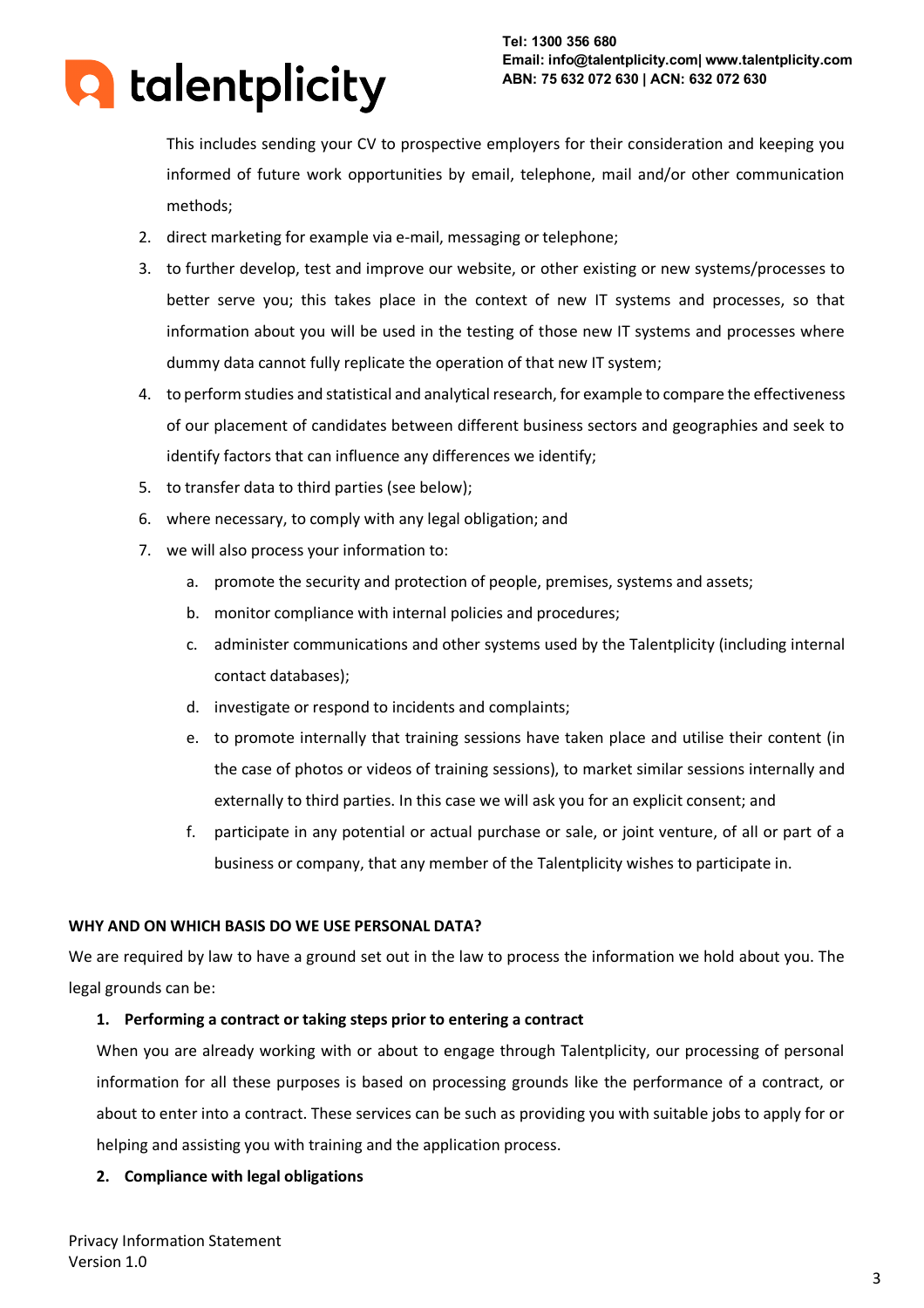

Sometimes the processing is necessary to comply with legal or regulatory obligations. Public authorities, such as tax, finance or data protection authorities may request personal data from us and provide us with a statutory reason to disclose information about you (e.g. the prevention or detection of a crime). In these circumstances, we are forced by law to provide the authorities with your data.

# **3. Fulfilment of our legitimate interest**

The processing is necessary in the legitimate interests of Talentplicity in exercising its and its staff fundamental rights to run a business in a way which does not unduly affect your interests or fundamental rights and freedoms. This means that when processing is necessary for the legitimate interests of Talentplicity, we balance your interests or fundamental rights and freedoms against our legitimate interest in processing. This ensures that we are not processing data in a manner that your interest and fundamental rights override our interest in such processing.

We shall only process your personal information other than on these grounds with your consent, which is a further processing ground.

# **DO YOU HAVE TO GIVE US THE PERSONAL INFORMATION WE ASK FOR?**

You are not obliged to provide your personal information to us, but it would not be possible for us to work with you, or provide our services to you, if you do not provide us with a required minimum. It may also limit the Services that you can receive from us if you in some instances choose to provide us with limited personal information.

# **DO WE PROCESS INFORMATION ABOUT YOU WITHOUT ANY HUMAN INTERVENTION AT ALL?**

Yes, we do at times. The Company uses automated systems/processes and automated decision-making (like profiling) to provide you, and our clients, with the services you request from us. For example, when our clients are looking for candidates for jobs, we can conduct a search of our lists of candidates using automated criteria which takes into account your availability, skillset, pay rate and in some circumstances previous feedback we have received from clients to compile a shortlist which ranks which candidates are most likely to fulfil the client's requirement. This means that sometimes your position in the rank may be higher than others, depending on how these factors match the clients' needs.

# **HOW LONG DO YOU KEEP MY PERSONAL INFORMATION FOR?**

The Company can keep your personal information for up to 7 years after you register with us. If you are successful in finding work through us, the Company will need to keep your personal information for a longer period in order to comply with its on-going legal and contractual obligations. Generally, we retain your personal data concerning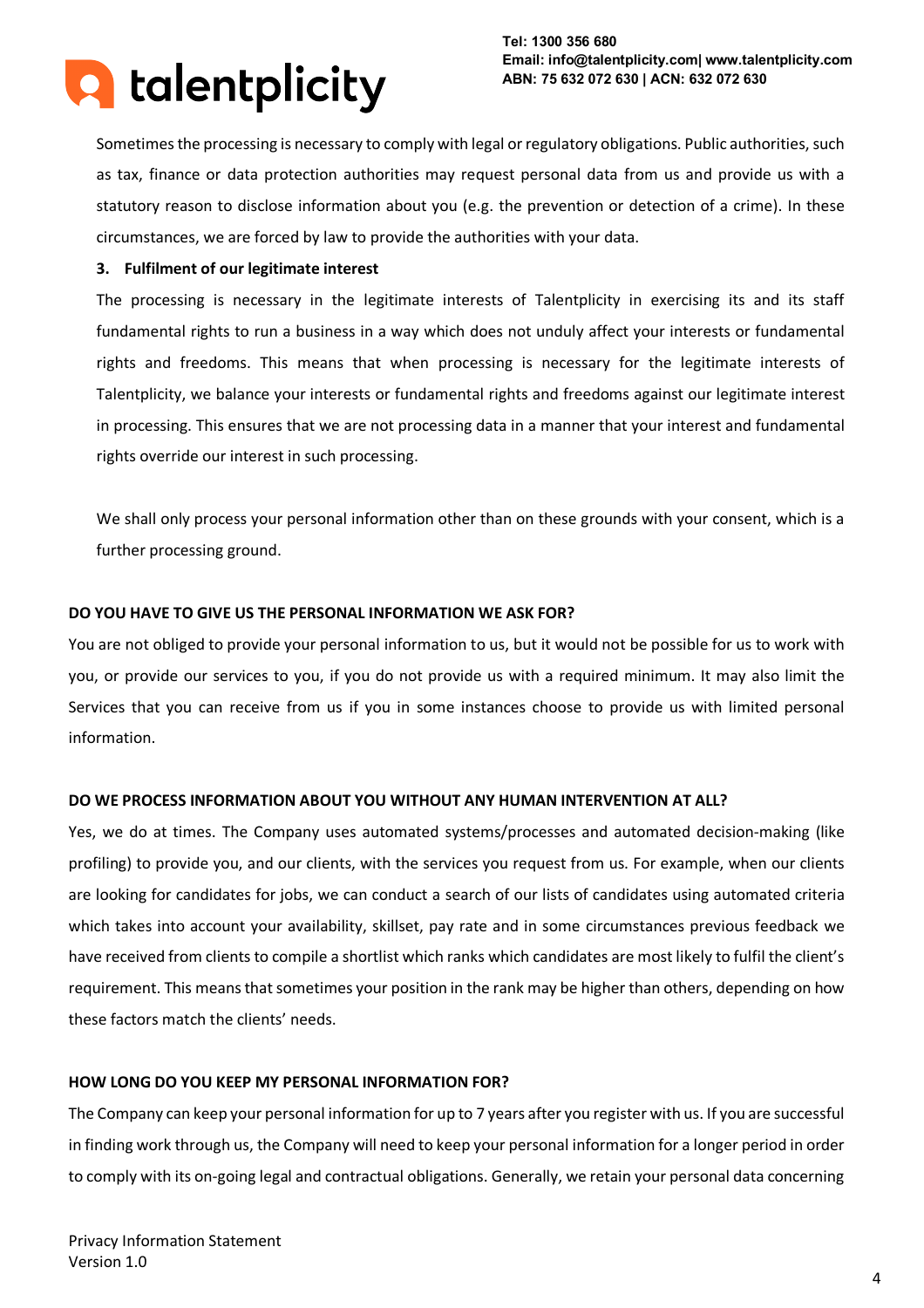

taxes, contracts of employment and any financial information (including payroll data and data relating to pay, etc.) for 7 years after your employment ends.

# **DO WE TRANSFER YOUR DATA TO THIRD PARTIES OR TRANSFER YOUR DATA OUTSIDE OF AUSTRALIA?**

As mentioned above, we usually disclose your data to third parties. This is done to complete the Purposes set out above. We do this in the following circumstances:

- **to our suppliers:** We will, for example, engage a supplier to carry out administrative and operational work in support of our relationship with you. The supplier(s) will be subject to contractual and other legal obligations to preserve the confidentiality of your data and to respect your privacy, and will only have access to the data they need to perform their functions; the relevant suppliers are typically IT suppliers (who host or support our IT systems, including information about you), premises management companies (who look after physical security at our buildings, and therefore need to know about you to allow access to our buildings) and back office finance and accounting management providers (who need to handle details of candidates in order to process accounts payable and receivable). We also engage suppliers who provide IT technology services and solutions, which might include video interview and skills assessment tools.
- **to partners of the Talentplicity Pty Ltd in other countries:** Different partners of Talentpicity may fulfil different functions and as result your information will be shared with them for different reasons:
	- $\circ$  information is shared with partners of the Talentplicity that provide IT, administration and other functions that might be relevant;
	- $\circ$  information is also shared with Talentplicity affiliates worldwide where you have expressed an interest in opportunities in that market, or partners of Talentplicity identify that you may have particular skills required or helpful in that market.
- **to our clients/prospective employers:** we will share your data with clients of ours who are offering jobs/assignments you may be interested in, or who are interested in your profile. They owe contractual and other confidentiality obligations in relation to your data to us, and to you;
- we will share your data with government, police, regulators or law enforcement agencies if, at our sole discretion, we consider that we are legally obliged or authorised to do so or it would be prudent to do so; and
- as part of due diligence relating to (or implementation of) a merger, acquisition or other business transaction, we may need to disclose your data to the prospective seller or buyer and their advisers.

Talentplicity may disclose personal information to overseas recipients in order to provide its services and for administrative or business management purposes. In the event personal information is sent overseas from Australia, Talentplicity shall adhere to the requirements of the Australian Privacy Principles.